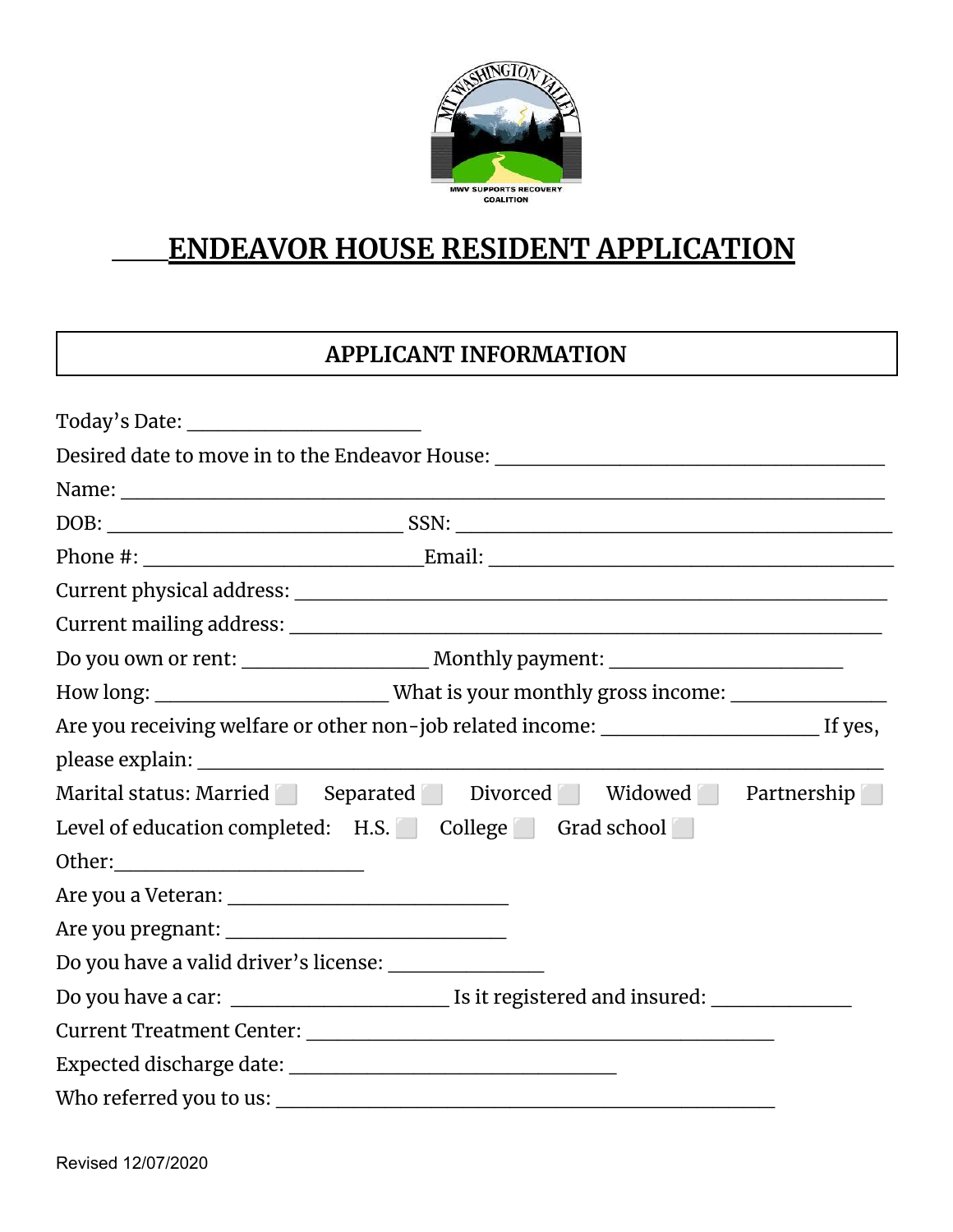## **RECOVERY AND SUBSTANCE USE**

| List drugs/alcohol you used addictively: |                                               |  |
|------------------------------------------|-----------------------------------------------|--|
|                                          |                                               |  |
|                                          |                                               |  |
|                                          |                                               |  |
|                                          |                                               |  |
|                                          |                                               |  |
|                                          |                                               |  |
|                                          | <b>EMERGENCY CONTACT</b>                      |  |
|                                          |                                               |  |
|                                          |                                               |  |
|                                          |                                               |  |
| Name of person not residing with you:    | <u> 1989 - Andrea Andrew Maria (h. 1989).</u> |  |
|                                          |                                               |  |
|                                          |                                               |  |
|                                          |                                               |  |

## **OTHER INFORMATION**

 $\mathcal{L}_\text{max}$  , and the contract of the contract of the contract of the contract of the contract of the contract of the contract of the contract of the contract of the contract of the contract of the contract of the contr

 $\mathcal{L}_\text{max}$  , and the contract of the contract of the contract of the contract of the contract of the contract of the contract of the contract of the contract of the contract of the contract of the contract of the contr

Please list hobbies and special interests: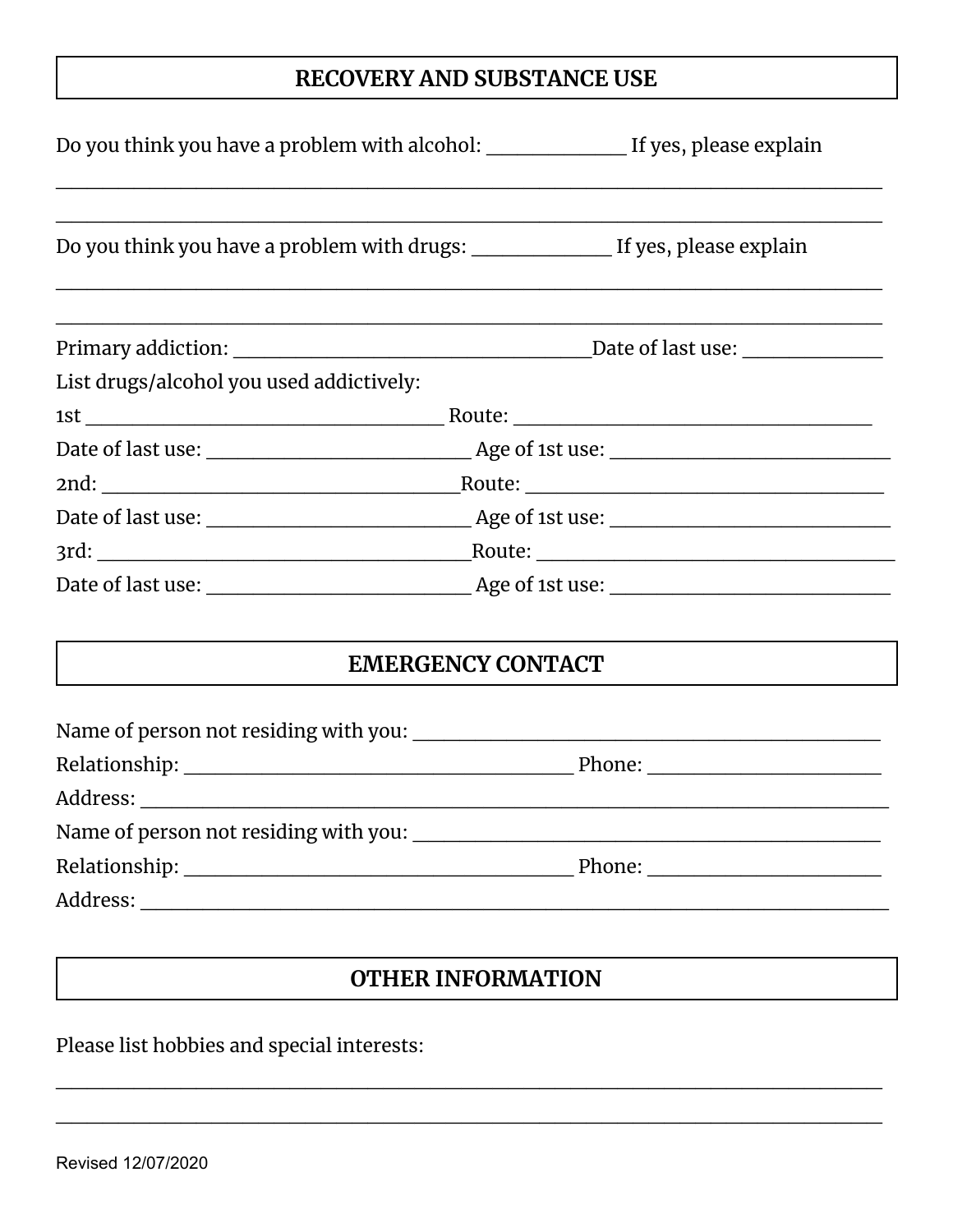|                                                                                                                      | What would you say your best characteristics are: |               |
|----------------------------------------------------------------------------------------------------------------------|---------------------------------------------------|---------------|
|                                                                                                                      |                                                   |               |
|                                                                                                                      |                                                   |               |
|                                                                                                                      |                                                   |               |
| Do you have a medical Doctor: Yes No                                                                                 |                                                   |               |
|                                                                                                                      |                                                   |               |
|                                                                                                                      |                                                   |               |
|                                                                                                                      | <b>EMPLOYMENT</b>                                 |               |
|                                                                                                                      |                                                   |               |
|                                                                                                                      |                                                   |               |
|                                                                                                                      |                                                   |               |
|                                                                                                                      |                                                   |               |
| Current work schedule: (Show hours)                                                                                  |                                                   |               |
|                                                                                                                      |                                                   |               |
|                                                                                                                      |                                                   |               |
|                                                                                                                      |                                                   |               |
|                                                                                                                      |                                                   |               |
|                                                                                                                      |                                                   |               |
| Friday:                                                                                                              |                                                   |               |
|                                                                                                                      |                                                   |               |
| List your last 3 employers:                                                                                          |                                                   |               |
| <b>Company Name:</b>                                                                                                 | Supervisor:                                       | Contact Info: |
| <u> 1989 - Johann John Stone, meister sich ausgesondert und der Stone und der Stone und der Stone und der Stone </u> |                                                   |               |
|                                                                                                                      |                                                   |               |
|                                                                                                                      |                                                   |               |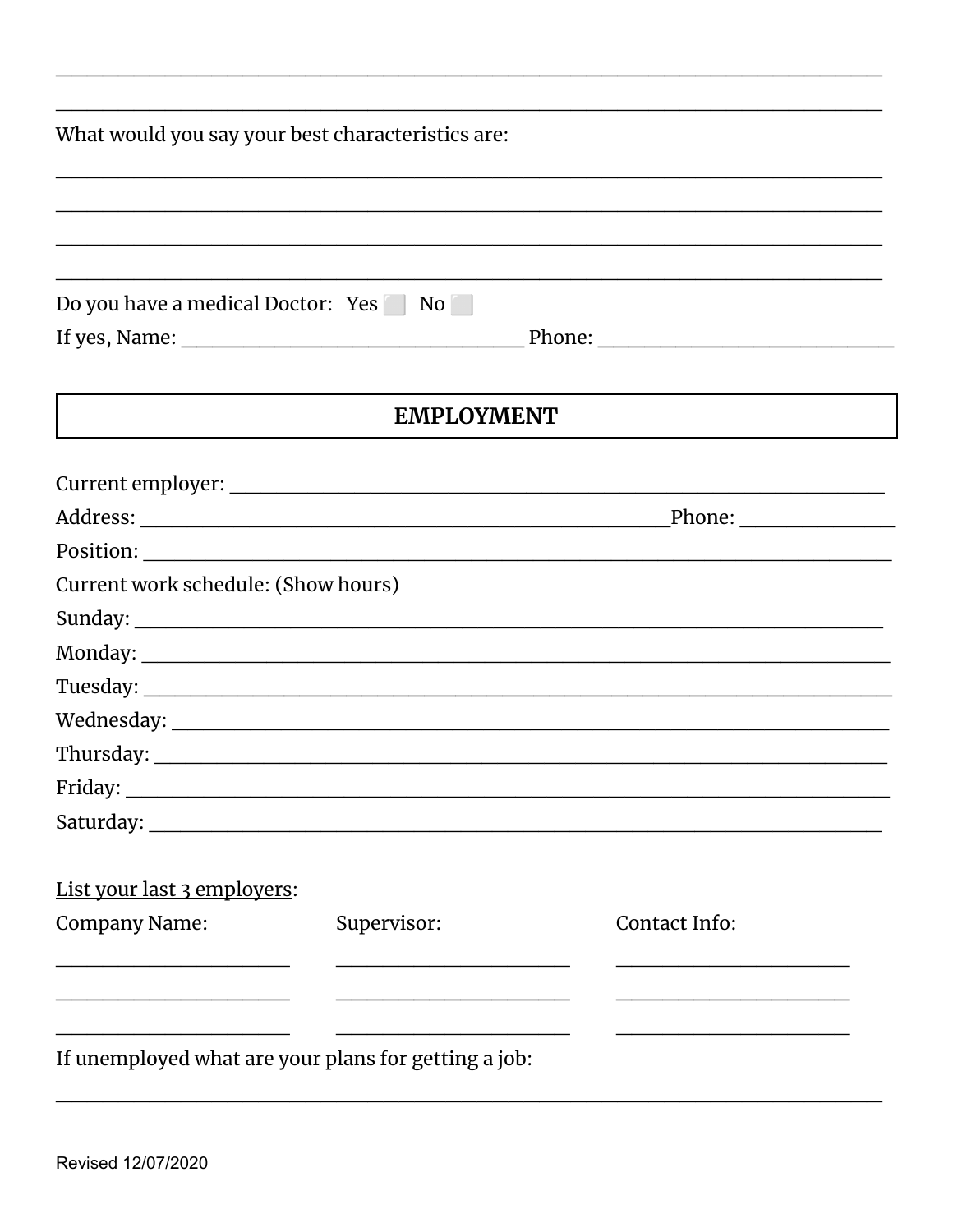Please list your vocational skills/specialized training or certifications:

| <b>LEGAL</b>                                                                                 |
|----------------------------------------------------------------------------------------------|
| Have you ever been convicted of a crime, a felony, or charged with sexual assault:           |
| Yes No If yes, explain:                                                                      |
|                                                                                              |
| Have you been arrested in the past 30 days: Yes No I f yes, explain:                         |
|                                                                                              |
| Are you currently on probation or parole: Yes No Striggs:                                    |
| Are you Mandated: Yes No                                                                     |
| Are you experiencing legal problems (i.e. Court dates, warrants, active restraining orders): |
|                                                                                              |
|                                                                                              |
|                                                                                              |
|                                                                                              |
|                                                                                              |
|                                                                                              |
|                                                                                              |
|                                                                                              |
|                                                                                              |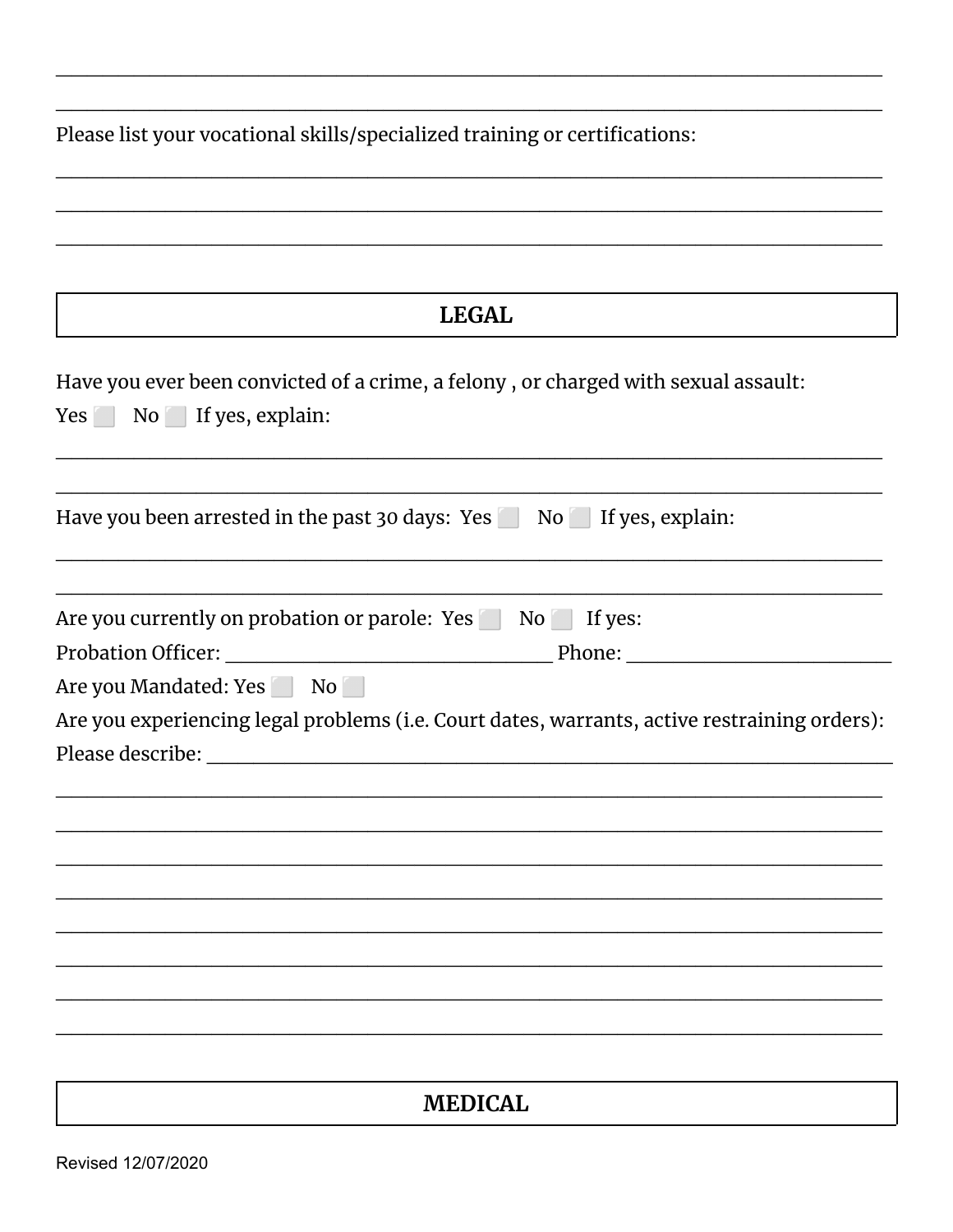|                                                                  | So you take any prescription medications: Yes No Kingdyn If yes, Please list:             |  |  |
|------------------------------------------------------------------|-------------------------------------------------------------------------------------------|--|--|
|                                                                  |                                                                                           |  |  |
|                                                                  |                                                                                           |  |  |
|                                                                  |                                                                                           |  |  |
|                                                                  |                                                                                           |  |  |
|                                                                  |                                                                                           |  |  |
|                                                                  | Do you have any medical conditions or allergies: Yes No Subsetty of yes, please explain:  |  |  |
|                                                                  |                                                                                           |  |  |
|                                                                  | When did you attend your last AA or NA meeting: ________________________________          |  |  |
|                                                                  | How many meetings have you attended in the last 30 days: _______________________          |  |  |
| Do you already have a sponsor or a Recovery Coach: Yes No Higes: |                                                                                           |  |  |
|                                                                  |                                                                                           |  |  |
| Yes or No If yes, Please explain:                                | Do you have any other recognized addictions or disorders (i.e. Eating disorder, cutting): |  |  |
| How long have you been clean/Sober:                              |                                                                                           |  |  |
| What is the longest you have gone substance free:                |                                                                                           |  |  |
| How many previous recovery attempts/relapses have you had:       |                                                                                           |  |  |
|                                                                  |                                                                                           |  |  |
| Are you on any maintenance programs, and if so, which:           |                                                                                           |  |  |

 $\mathcal{L}_\text{max}$  , and the contract of the contract of the contract of the contract of the contract of the contract of the contract of the contract of the contract of the contract of the contract of the contract of the contr